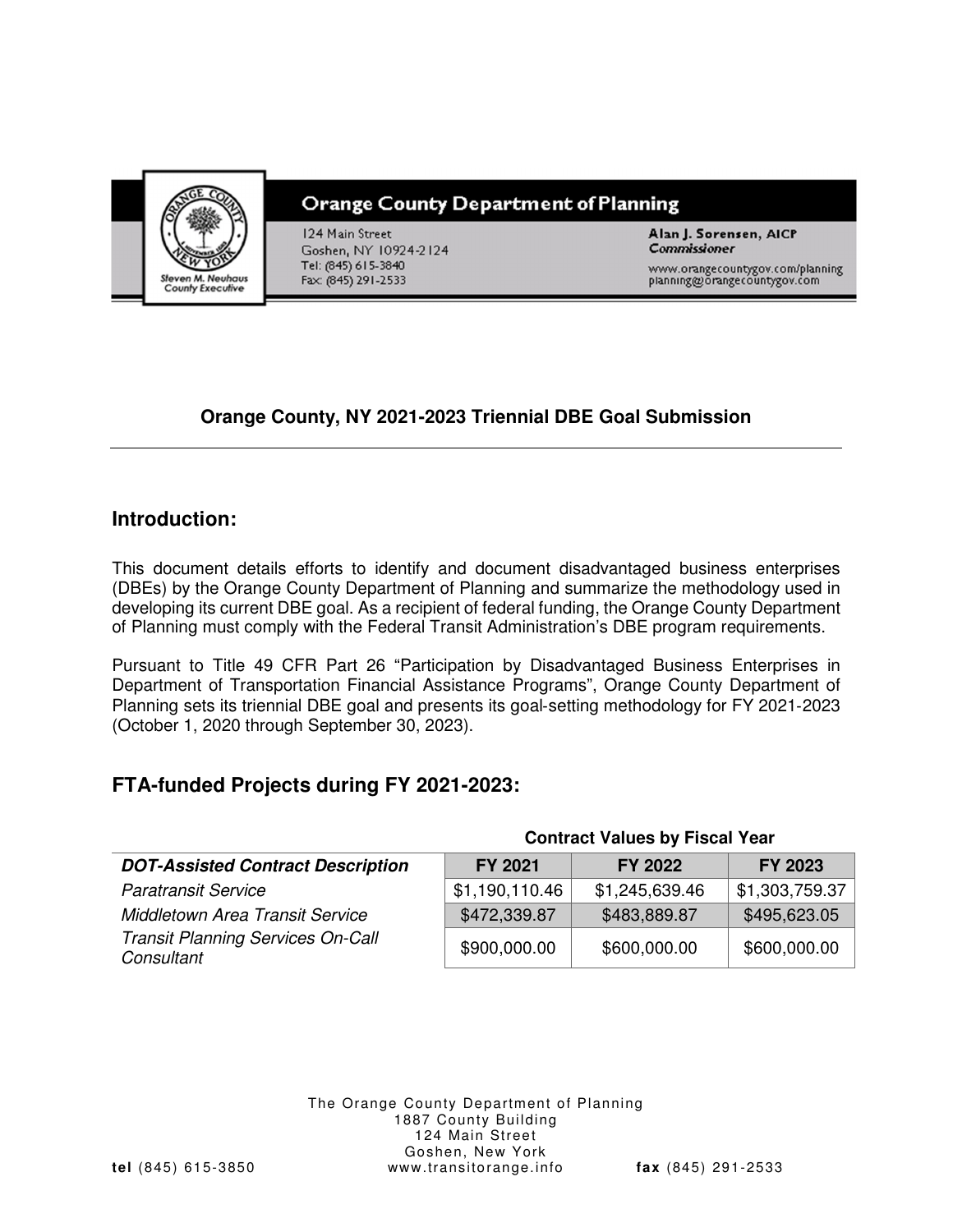# **Orange County's Approach to Calculating DBE Goal:**

Orange County has chosen to use the "Census Data and DBE directory" approach as outlined in FTA's DBE guidance<sup>1</sup>, undertaken in the following steps:

- 1. Determine ready, willing and able DBEs in Orange County market area from the DBE directory
- 2. Determine ready, willing and able non-DBEs in Orange County market area from Census data
- 3. Determine ready, willing and able firms performing work under the same NAICS codes
- 4. Weighting of DOT funded work
- 5. Number of DBEs  $\div$  Number of all firms = Relative availability
- 6. Weight  $\times$  Relative Availability = Weighted Base Figure
- 7. Weighted Base Figure = DBE Goal

#### **Determine ready, willing and able DBEs in Orange County market area from the DBE directory**

For the purposes of identifying potential DBEs that are ready, willing and able to work for Orange County Department of Planning on their contracts, a list of all DBEs registered with the New York State Department of Labor Unified Certification Program database was obtained. This database was then screened to filter only those companies who are deemed qualified to work on occupational areas corresponding to Orange County's FTA contracts. This was executed by conducting the following two steps:

- 1. A NAICS code filtering was applied to the version of the New York State Unified Certification Program Business Directory (as of 06/18/2020 1:57 PM – which was the directory version downloaded for this analysis).
- 2. A keyword search and manual refinement of the commodity codes column was conducted to make sure that the resulting firms were not generic trucking and transportation agencies or general transportation and professional management development firms, but those who can support Orange County transit planning service requirements. The following keywords were used:

 1 Federal Transit Administration DBE Guidance, https://www.transit.dot.gov/regulations-and-guidance/civilrights-ada/dbe-guidance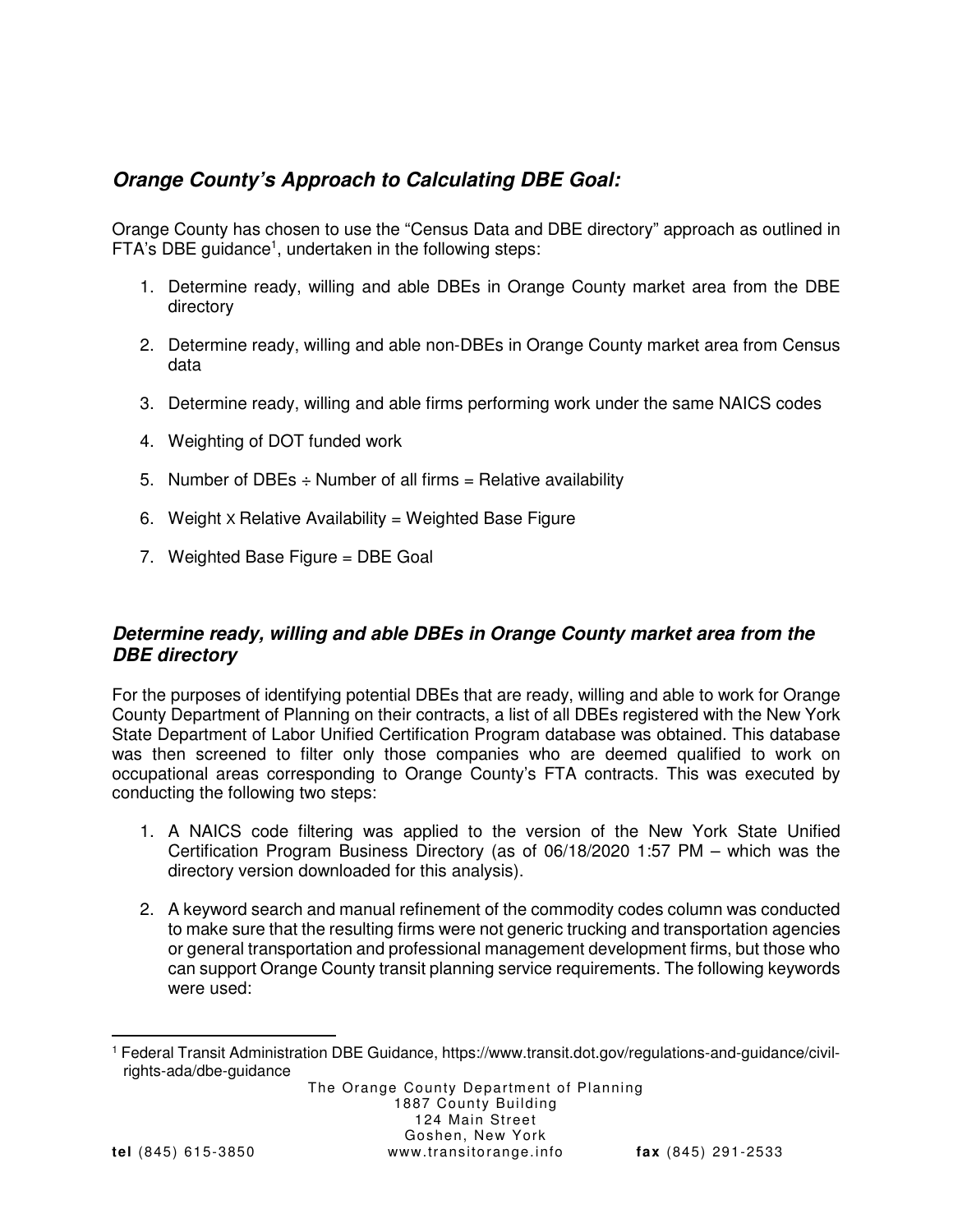- a. Transportation
- b. Transit
- c. Public Transportation
- d. Transportation Engineering

Firms were included in the selection if they had any of the above keywords along with information under the "capabilities" and "commodity codes" attribute data fields of the New York State Unified Certification Program Business Directory.

#### **Determine total number of establishments (DBE and non-DBE combined) in the Tri-state region from Census data**

US Census Bureau County Business Patterns data was used to create this list of willing and able DBE and non-DBEs. Geographic market area considered in this case included tri-state region of New York, New Jersey, and Connecticut.

The following NAICS codes were considered for the Orange County Planning Services scope of services. The following NAICS codes were considered to be:

- $\bullet$  541330 Engineering services<sup>2</sup>
- 54136 Geophysical Surveying and Mapping Services
- 541614 Transportation management consulting services
- 541690 Other Scientific and Technical Consulting Services<sup>3</sup>
- 611430 Professional and Management Development Training<sup>4</sup>

<sup>3</sup> ibid

4 ibid

<sup>-</sup><sup>2</sup> This analysis assumes that only 10% of the firms classified under Engineering Services NAICS code provide services related to work categories contracted out by Orange County for its FTA contracts.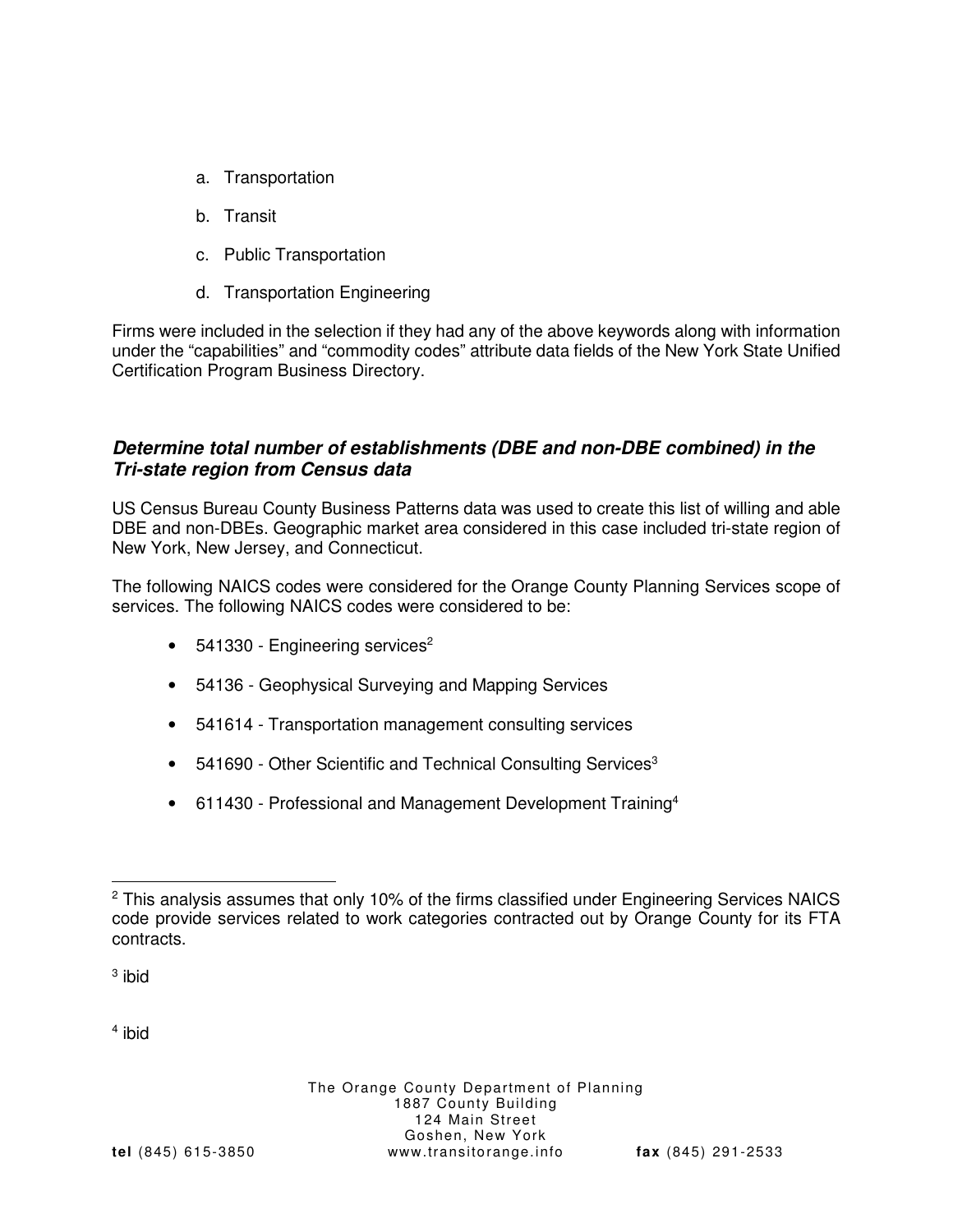Total number of establishments for the above NAICS codes in the tri-state region is 1,484.

The fixed route and paratransit service contracts were covered under the following NAICS codes:

- 485113 Bus and Other Motor Vehicle Transit Systems, and
- 485991 Special Needs Transportation.

Total number of establishments under each NAICS codes for fixed route and paratransit service contracts are 128 and 578 respectively.

#### **Weighting of DOT Funded Work**

Each project was assigned a weight based on the percentage of total work represented by that project. The amount of each DOT funded project, was divided by the total amount of all contracts. This resulted in a specific weight relative to each project.

### **Number of DBEs ÷ Number of all firms = Relative Availability**

The figure for relative availability is calculated by dividing the number of DBEs by the number of all firms relative to each contract opportunity. This results in a relative availability for each individual contract opportunity.

#### **Weighted Base Figure**

The weighted base figure was determined by multiplying the weight of each DOT funded contract by the relative availability of those projects which resulted in a weighted figure for each contract opportunity. The total of all individual figures resulted in the total weighted base figure. This process currently resulted in a weighted base figure of 1.2%. These calculations are outlined in the attached tables.

#### **The weighted DBE goal is 1.2%**

#### **Adjustments to the Base Figure**

Orange County will not be currently making any adjustments to the base figure based on past participation rate as the pool of contracting opportunities and limited participation rate and interest in bidders for its service contracts, which are the significant bulk of its contracting scope, have remained so over the last several years.

Given that there are no further adjustments to the base figure based on past participation rate, the overall DBE goal is set at 1.2 percent.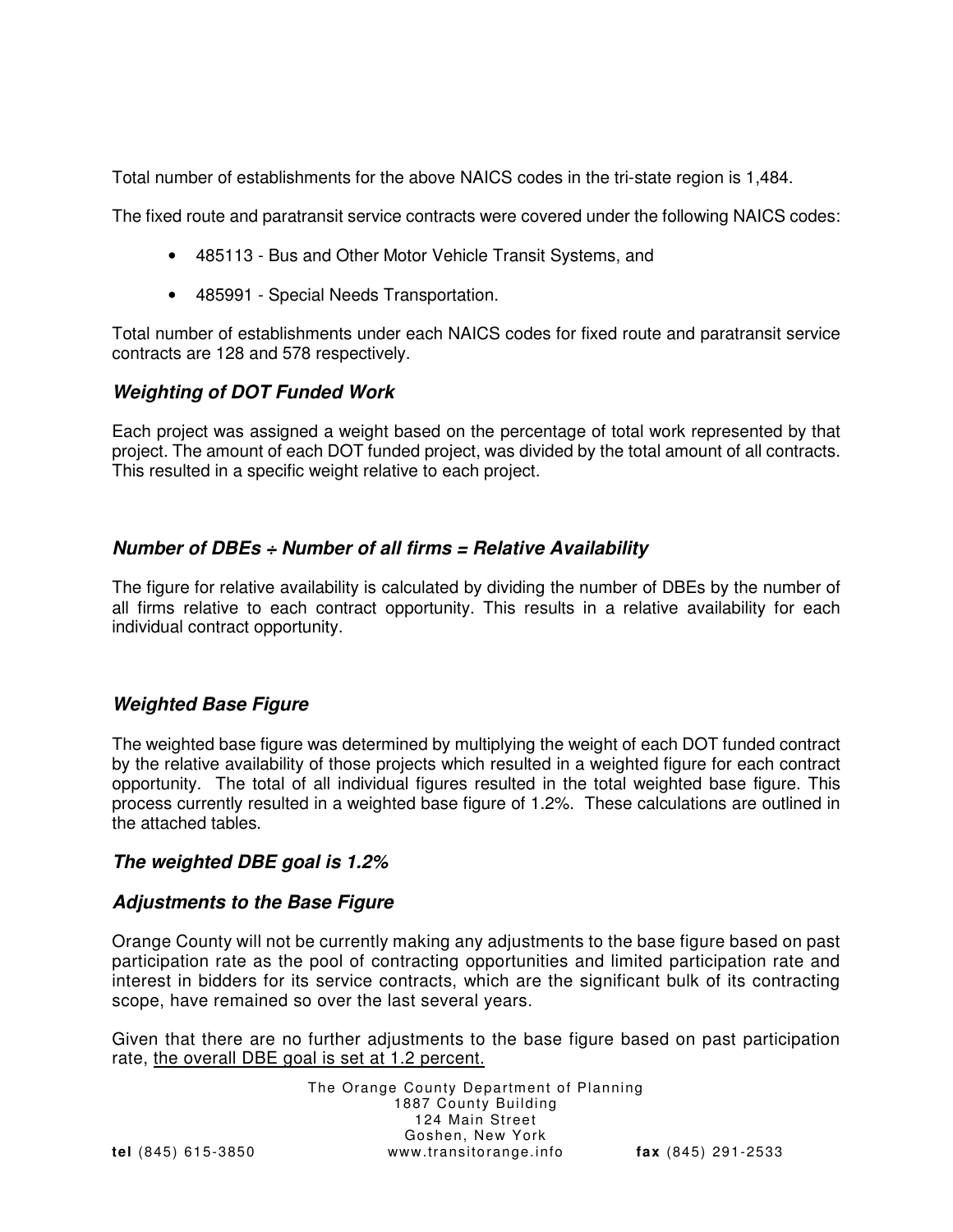#### **Race Neutral and Race Conscious Split**

Orange County proposes to continue using race-neutral means, including providing DBE directories to service operators, and other measures for outreach to increase DBE participation. Orange County's DBE program will be implemented with entirely race-neutral means for this triennial period.

Orange County estimates that it will obtain 100.0% from race-neutral participation and 0.0% from race-conscious participation for the FY 2021-2023 triennial period.

# **Consultative Process**

Orange County has enhanced its consultative process with the transit service contractors through its Operator Oversight Program (OOP). Through this program Orange County personnel will meet with each contracted sub-recipient semi-annually and review the current DBE program and potential opportunities for sub-recipients to contract with identified ready and willing DBEs. Over the next three years, Orange County will engage its sub-recipients at a minimum of six times each and work with operators in identifying opportunities to increase DBE participation.

Additionally, Orange County periodically offers a webinar regarding doing business as a Disadvantaged Business Enterprise (DBE) with Orange County, NY. The goal of the webinar is to inform participants of the public transportation program and services within the County and to provide information on how potential contractors could engage as a DBE within the program. Invitations are sent out to DBE firms within the applicable NAICS categories who do business in the tri-state area.

Based on the impact review, the County shall continuously tweak and adopt the consultative process for the next three years.

Notice of the updated DBE goal and planned outreach opportunities are posted on Orange County's website at this URL: http://www.transitorange.info/about-us/index.html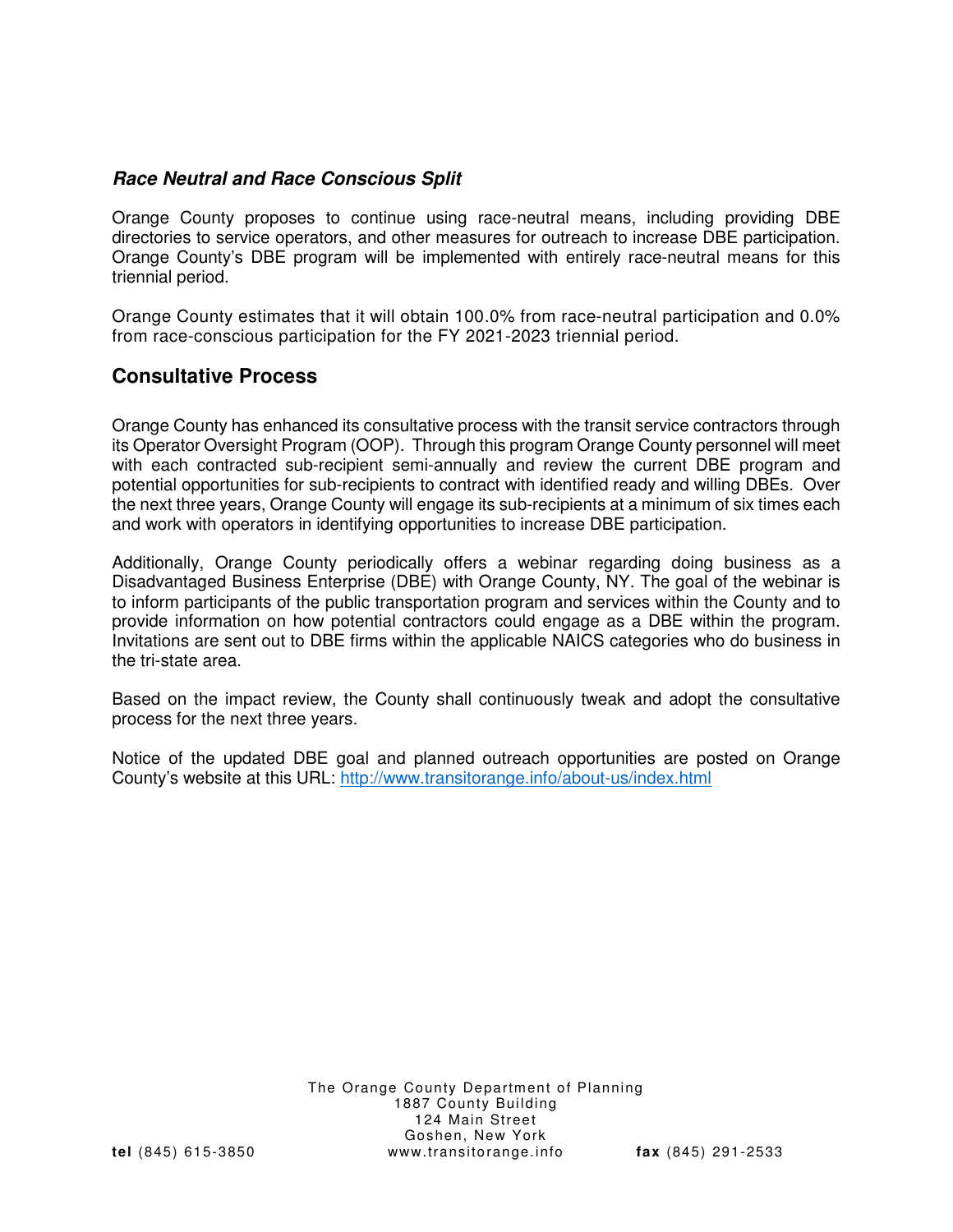| All reasonably anticipated FTA-assisted contracting |  |
|-----------------------------------------------------|--|
| opportunities are identified as:                    |  |

|                | <b>NAICS Code</b><br><b>Description of Work</b> |                                                        | <b>Amount of</b><br><b>DOT funds</b><br>on project: | % of total DOT<br>funds (weight) |  |
|----------------|-------------------------------------------------|--------------------------------------------------------|-----------------------------------------------------|----------------------------------|--|
| 1)             | 485991                                          | <b>Paratransit Service</b>                             | \$952,088.37                                        | 0.1764                           |  |
| 2)             | 485113                                          | Middletown Area Transit Service                        | \$236,169.94                                        | 0.0438                           |  |
| 3)             | 541614,54136,<br>541330, 541690,<br>611430      | <b>Transit Planning Services On-Call</b><br>Consultant | \$720,000.00                                        | 0.1334                           |  |
| 4)             | 485991                                          | <b>Paratransit Service</b>                             | \$996,511.57                                        | 0.1846                           |  |
| 5)             | 485113                                          | Middletown Area Transit Service                        |                                                     | 0.0448                           |  |
| 6)             | 541614,54136,<br>541330, 541690,<br>611430      | <b>Transit Planning Services On-Call</b><br>Consultant |                                                     | 0.0889                           |  |
| $\overline{7}$ | 485991                                          | <b>Paratransit Service</b>                             | \$1,043,007.49                                      | 0.1932                           |  |
| 8)             | 485113                                          | Middletown Area Transit Service                        | \$247,811.52                                        | 0.0459                           |  |
| 9)             | 541614,54136,<br>541330, 541690,<br>611430      | <b>Transit Planning Services On-Call</b><br>Consultant | \$480,000.00                                        | 0.0889                           |  |
|                | <b>Total FTA-Assisted Contract Funds</b>        |                                                        | \$5,397,533.83                                      | $\mathbf{1}$                     |  |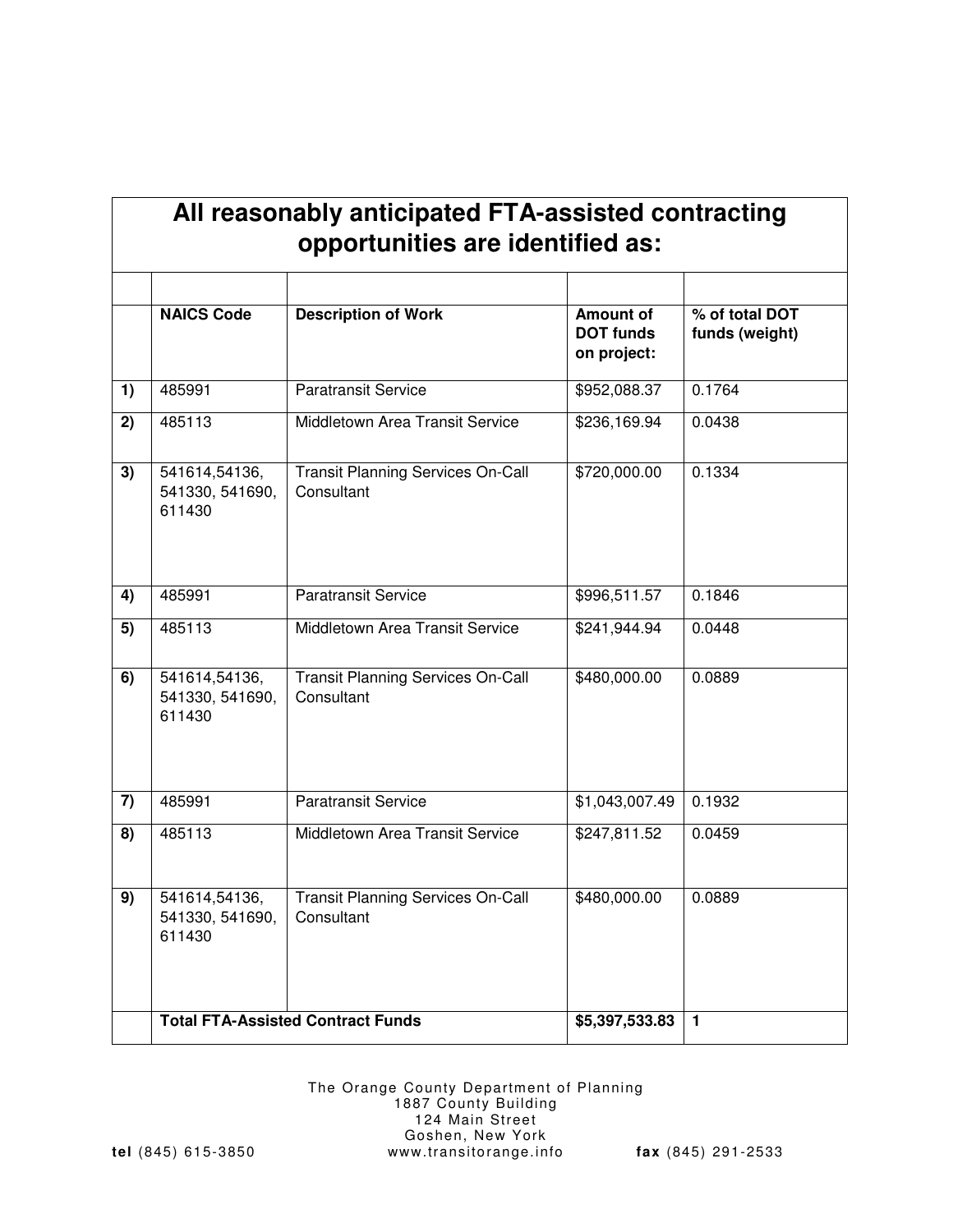**Step 1 B - Determine the relative availability of DBE's by NAICS Code:**

# **The numbers of DBEs and of all firms available to perform work on the identified contracting opportunities are:**

|                 | <b>NAICS Code</b>                                        | <b>Description of</b><br><b>Work</b>                      | <b>Number of</b><br><b>DBEs</b><br>available to<br>perform this<br>work | <b>Number of</b><br>all firms<br>available<br>(including<br>DBEs) | <b>Relative Availability</b> |
|-----------------|----------------------------------------------------------|-----------------------------------------------------------|-------------------------------------------------------------------------|-------------------------------------------------------------------|------------------------------|
| 1)              | 485991                                                   | <b>Paratransit Service</b>                                | 3                                                                       | 578                                                               | 0.0052                       |
| 2)              | 485113                                                   | Middletown Area<br><b>Transit Service</b>                 | $\overline{1}$                                                          | 128                                                               | 0.0078                       |
| $\overline{3)}$ | 541614,54136,<br>541330,<br>541690,<br>611430            | <b>Transit Planning</b><br>Services On-Call<br>Consultant | $\overline{37}$                                                         | 1484                                                              | 0.0249                       |
| 4)              | 485991                                                   | <b>Paratransit Service</b>                                | 3                                                                       | 578                                                               | 0.0052                       |
| 5)              | 485113                                                   | Middletown Area<br><b>Transit Service</b>                 | $\overline{1}$                                                          | 128                                                               | 0.0078                       |
| $\overline{6}$  | 541614,54136,<br>541330,<br>541690,<br>611430            | <b>Transit Planning</b><br>Services On-Call<br>Consultant | $\overline{37}$                                                         | 1484                                                              | 0.0249                       |
| 7)              | 485991                                                   | <b>Paratransit Service</b>                                | 3                                                                       | 578                                                               | 0.0052                       |
| 8)              | 485113                                                   | Middletown Area<br><b>Transit Service</b>                 | $\overline{1}$                                                          | 128                                                               | 0.0078                       |
| $\overline{9)}$ | 541614,54136,<br>541330,<br>541690,<br>611430            | <b>Transit Planning</b><br>Services On-Call<br>Consultant | $\overline{37}$                                                         | 1484                                                              | 0.0249                       |
|                 | <b>Combined Totals Overall avail-</b><br>ability of DBEs |                                                           | $\overline{123}$                                                        | 6,570                                                             | 0.0187                       |